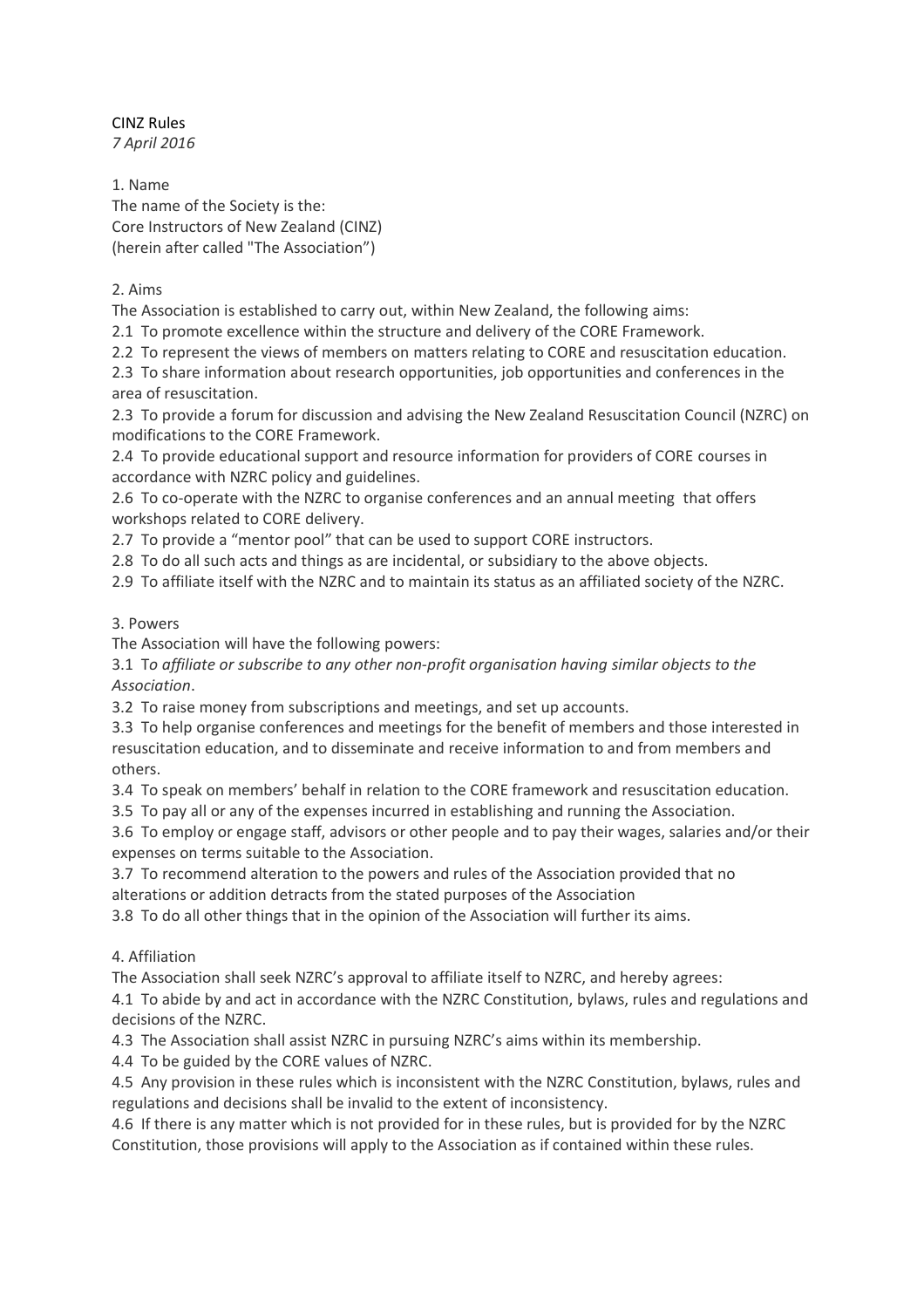# 5. Membership

5.1 That individuals will become members of the Association once they hold a current NZ Resuscitation Council CORE Advanced or NLS instructor status and have paid in full the relevant membership fee (if any).

5.2 NZ Resuscitation Council CORE Advanced and NLS Instructors hold full membership; NZ Resuscitation Council Non-Health Professional Instructors hold affiliate membership without the right to hold office or vote in the Association elections.

# 6. Termination of Membership

6.1 Any member who has failed to maintain NZRC instructor status will cease to be a member. 6.2 If any member has acted in a way that is deemed by the Executive Committee to be harmful to the aims of the Association a recommendation to the Executive may be made that the member be expelled. Such recommendation shall require a two-thirds (2/3) majority of a General Meeting. The member or organisation concerned must:

(i) be given written notice of the proposed recommendation and the reasons for it; and (ii) be given an opportunity to be heard at the meeting considering the recommendation.

# 7. Membership Fee

7.1 The membership fees for each class of membership shall be a sum as the Association shall from time to time at any general meeting determine, and shall be payable at such time and in such manner as the Association in general meeting shall from time to time determine.

7.2 The fee of any member may be reduced or waived in return for services rendered to the Association.

### 8.Register of Members

8.1 The Association will ensure a register is kept of all current members including:

(i) each member's name, email and work address and occupation; and

(ii) the date on which they became members.

### 9. General Meetings

9.1 General Meetings of the Association will be held at least once every two years to:

(i) discuss general business;

(ii) receive reports from the Executive Committee as to the activities and finances of the Association. (iii) decide on any matters affecting the Association.

9.2 The General Meetings will be open to all members.

9.3 General Meetings will be convened by the Chairperson of the Executive Committee or in his or her absence by a person appointed by the General Meeting.

### 10. Special General Meetings

10.1 The Executive Committee or six members may request a Special General Meeting at any time by giving written notice to the Secretary stating the reasons for wanting a Special General Meeting. 10.2 The Secretary will give notice of a Special General Meeting no later than seven days after receiving the request.

### 11. Annual General Meetings

11.1 The Annual General Meeting of the Association will be held each year not more than twenty four months after the previous Annual General Meeting.

11.2 The business of the Annual General Meeting will include:

(i) the Financial Accounts;

(ii) the Annual Report;

(iii) The 2 yearly election of the following Executive Committee officers: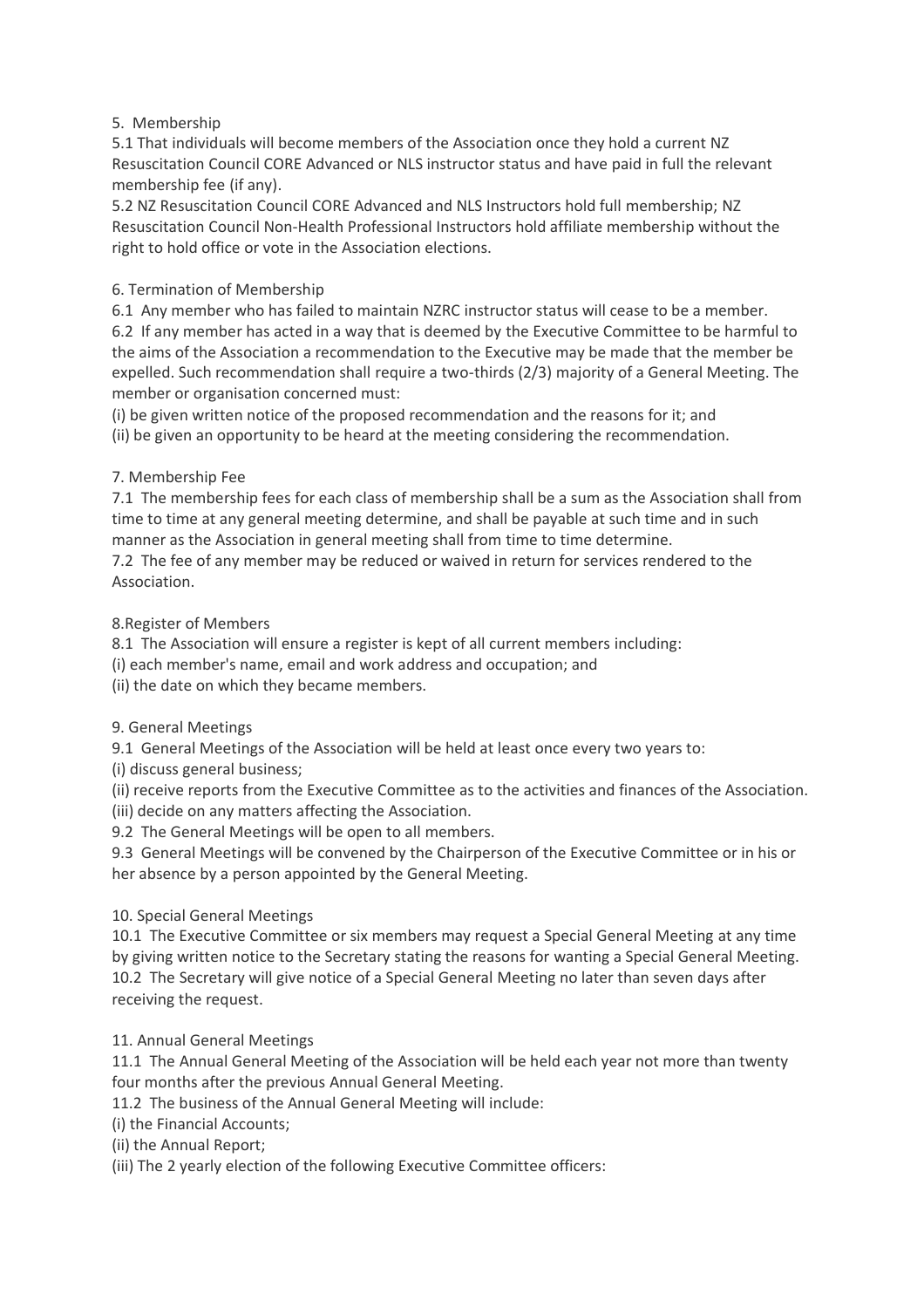a) Chairperson;

b) Secretary;

c) Honorary Treasurer;

(iv) The appointment of an auditor to audit the financial accounts if necessary;

(v) the consideration of any other business.

12. Executive Committee

12.1 The Executive Committee will be elected for a 2 year term at the Annual General Meeting of the Association. It will comprise:

(i) a Chairperson;

(ii) a Secretary;

(iii) an Honorary Treasurer;

(iv) two other members.

12.2 Nominations for the Executive Committee must be received and affirmed by the nominee and submitted to the outgoing secretary 14 days prior to the election date.

12.3 Nominees must:

(i) Be current CORE Advanced instructors and have maintained that status for a minimum of two years at the time of the Annual General Meeting or special election date.

(ii) Provide a brief (six line) biography for circulation on voting documents.

(iii) Declare any conflict of interest (Intellectual and Financial) to CORE for example the generation of income from the promotion and/or sale or courses of a similar nature that are not part of the CORE Framework, or affiliation with any organisation offering such courses for promotion or sale.

12.4 The Role of the Executive Committee will be:

(i) manage the affairs of the Association;

(ii) implement policy set at General Meetings; and

(iii) carry out the aims and powers of the Association.

12.5 The Executive Committee will hold at least two meetings each year. The form of notice for each meeting will be determined by the Executive Committee.

12.6 The quorum of the Executive Committee Meetings will be three.

12.7 Any members may attend Executive Committee Meetings as an observer.

12.8 The Chairperson will convene Executive Committee Meetings and in his or her absence the meeting will appoint another person.

12.9 Executive Committee Meetings will be by consensus but failing a consensus by a simple majority vote of the Executive Committee members present*.*

12.10 The Executive Committee may form sub-committees.

12.11 If any position becomes vacant on the Executive Committee prior to the next Annual General Meeting a Special Election will be held to elect a person to fill the position.

12.12 The Executive committee will hold office for a period of two (2) years or until the next Annual General Meeting to be held subsequent to that period of time.

13. The Running of Annual General Meetings and Special General Meetings

13.1 The Annual General Meeting shall be held within three months following the close of the financial year if the association holds funds.

13.2 The Secretary shall convene a Special General Meeting of members when directed to do so by the Executive Committee, or when requested in writing by not less than five members of the Association, the reasons for the request must be stated.

13.3 The quorum for all Association meetings will be 20 members.

13.4 Meetings will be chaired by the Executive Committee Chairperson or in his or her absence by someone else appointed by the meeting.